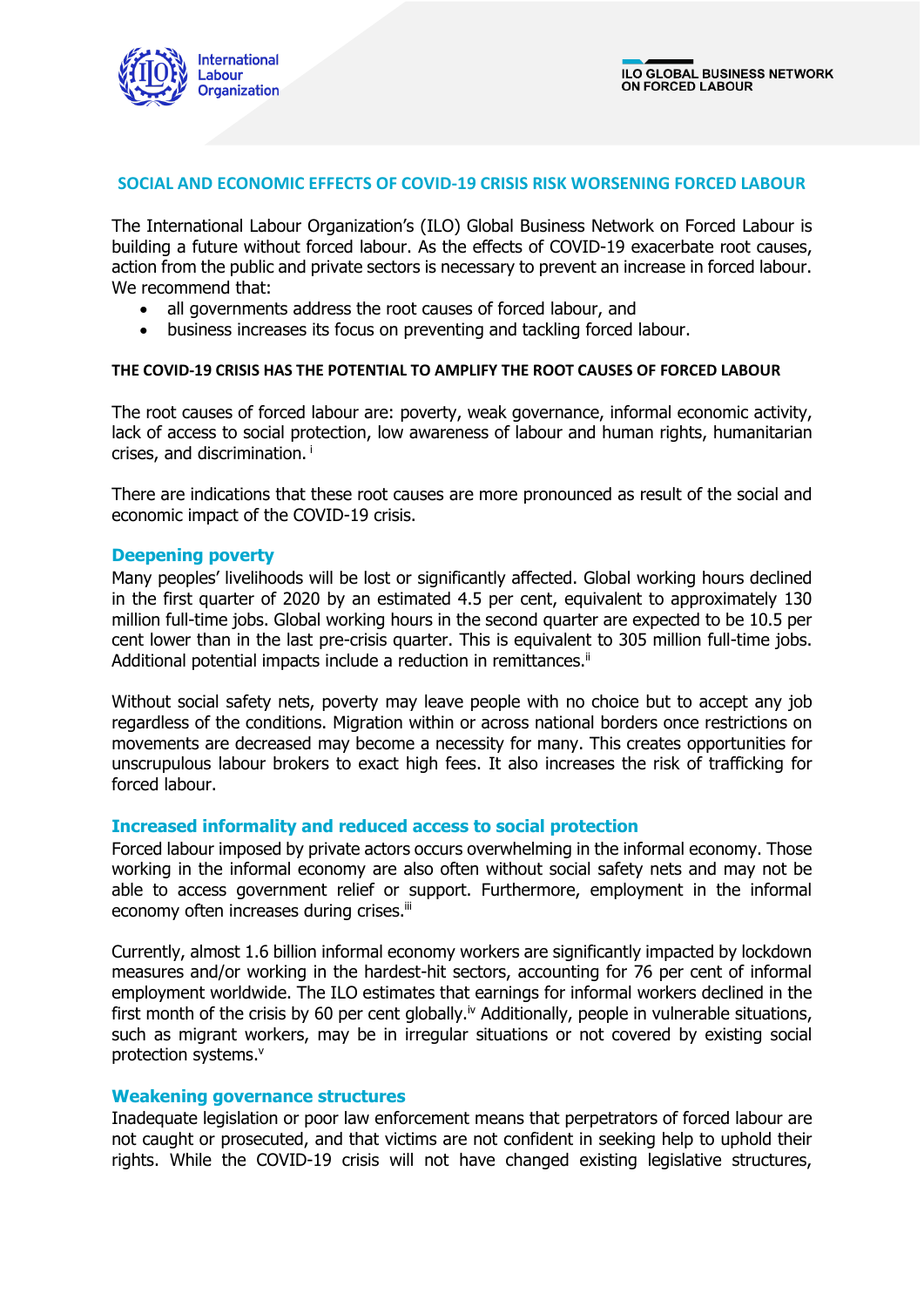governments will be focused on dealing with the COVID-19 crisis, possibly leading to less support for enforcement.

This comes at a time when necessary measures to restrict movement of people and close facilities such as schools increase opportunities for trafficking and forced child labour. Moreover, workers organizations and civil society groups identifying and supporting victims face restrictions on movement. They may also have to reduce overall costs and capacity as funding shortages hit.

# **Increased discrimination**

Discrimination leads to increased risks of forced labour as a result of social exclusion and abuse. The COVID-19 crisis has raised fear and anxiety levels. It has also driven the spreading of misinformation. This is likely to worsen discriminatory and xenophobic attitudes e.g. towards migrant workers or certain ethnic groups, particularly those from countries or internal regions where the virus is more prevalent.

## **RECOMMENDED RESPONSES**

## **Governments must address root causes of forced labour**

Much of the action required by governments to prevent forced labour has not changed as a result of the COVID-19 crisis but requires more urgent attention. To address the root causes associated with forced labour exacerbated by the COVID-19 crisis, governments should:

- Focus on formalizing the economy to allow for an increase in labour inspections
- Improve access to livelihoods, including by supporting small and medium-sized enterprise business continuity
- Ensure access to adequate social protection, including extending measures to migrant workers
- Adopt and enforce the appropriate legal framework to eradicate forced labour. This may require adopting or upgrading relevant existing legislation to align with [ILO](https://www.ilo.org/dyn/normlex/en/f?p=NORMLEXPUB:12100:0::NO::P12100_ILO_CODE:C029)  [Convention 29](https://www.ilo.org/dyn/normlex/en/f?p=NORMLEXPUB:12100:0::NO::P12100_ILO_CODE:C029) and its [associated Protocol.](https://www.ilo.org/dyn/normlex/en/f?p=NORMLEXPUB:12100:0::NO::P12100_ILO_CODE:P029) Effective enforcement of legislation is key, including through labour inspections.

## **Business must increase its focus on forced labour prevention and risk mitigation**

In line with the UN Guiding Principles on Business and Human Rights, and given the heightened forced labour risks, business should:

- Prioritize forced labour prevention as well as risk mitigation. Forced labour risks should be continually reassessed in the light of new data in the context of COVID-19.
- Carry out due diligence processes to identify, prevent, mitigate and address adverse human rights impacts, particularly forced labour.<sup>vi</sup>

## **ILO GLOBAL BUSINESS NETWORK ON FORCED LABOUR: RESPONSE TO THE COVID-19 CRISIS**

Given the heightened risk of forced labour, the network will:

- Increase its focus on eradicating forced labour in crisis situations, in particular by building business capacity as well as by providing tools and advice to the business community.
- Continue its focus on fair recruitment given the increased potential for abuse and the expected increase in job seekers looking for employment abroad.
- Advocate for governments to address the root causes of forced labour such as adequate social protection measures and labour market informality. The network will